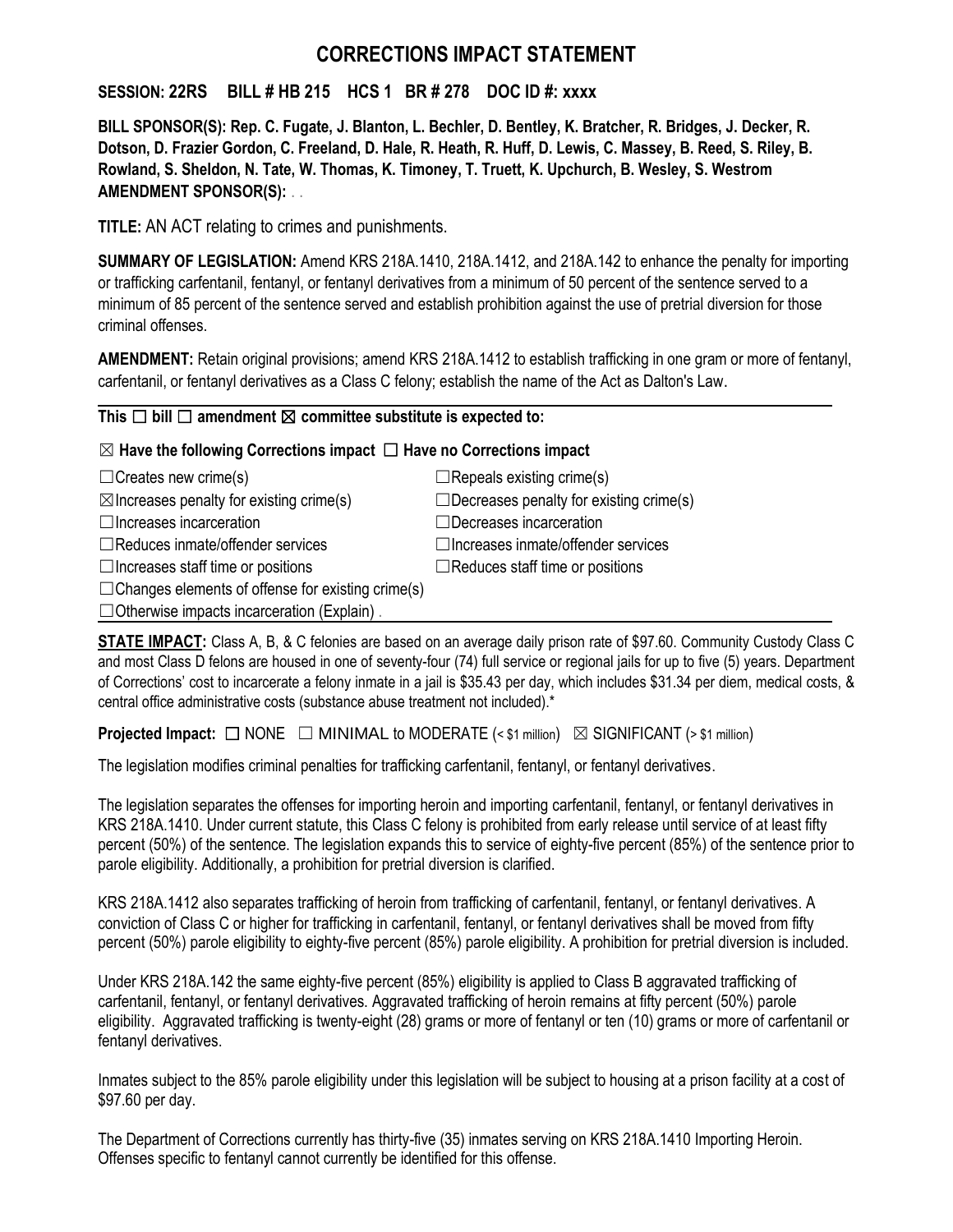Under Trafficking in a Controlled Substances, KRS 218A.1412, for those for which the controlled substance is specified, the Department is able to identify 209 individuals for trafficking in carfentanil, fentanyl, or fentanyl derivatives.

These individuals have an average sentence length of 3,268 days and are currently subject to fifty percent (50%) parole eligibility. They would serve an additional 1,144 days to reach eighty-five percent (85%) parole eligibility. The additional number of days would translate into an additional cost of \$111,634.88 for each inmate. (*note: inmates may not be paroled at time of parole eligibility.*)

Of 479 inmates with convictions for KRS 218A.142 Aggravated Trafficking, five (5) inmates are incarcerated specifically for Aggravated Trafficking of Fentanyl or Carfentanil.

Aggravating Trafficking for Fentanyl//Carfentanil inmates have an average sentence length of sixteen point six years (16.6) years (6,068 days). This correlates to an average number of 3,034 days of incarceration at fifty percent (50%) parole eligibility, and an increase to 5,158 days to reach eighty-five percent (85%) parole eligibility. The additional number of days would translate into an additional cost of \$207,282.88 for each inmate. (*note: inmates may not be paroled at time of parole eligibility.*)

AOC reports eight (8) convictions in FY21 under 218A.1412 Aggravated Trafficking of Carfentanil, Fentanyl, or Fentanyl derivatives.

The increased incarceration days under the legislation would be a significant increase in cost for offenders convicted for importing, trafficking, or aggravated trafficking of carfentanil, fentanyl, or fentanyl derivatives.

| Cost to Incarcerate<br>A Class C Felony sentence is 5 to 10 years.<br>1 Class C Felon costs KY \$178,119.59 to \$356,239.18 | 10 Class C Felons cost KY \$1,781,195.88 to \$3,562,391.76<br>100 Class C Felons cost KY \$17,811,958.80 to \$35,623,917.60 |
|-----------------------------------------------------------------------------------------------------------------------------|-----------------------------------------------------------------------------------------------------------------------------|
| A Class B Felony sentence is 10 to 20 years.                                                                                | 10 Class B Felons cost KY \$3,562,391.76 to \$7,124,783.52                                                                  |
| 1 Class B Felon costs KY \$356,239.18 to \$712,478.35                                                                       | 100 Class B Felons cost KY \$35,623,917.60 to \$71,247,835.20                                                               |

**LOCAL IMPACT:** Local governments are responsible for the cost of incarcerating individuals charged with Class A or B misdemeanors and felony defendants until disposition of the case. The estimated impact will be based on the \$35.43 cost to incarcerate for the Department of Corrections, including \$31.34 per diem and medical that DOC pays jails to house felony offenders. This cost to incarcerate may not be the actual housing cost for the jail.\*

**Projected Impact:**  $\Box$  NONE  $\boxtimes$  MINIMAL to MODERATE (< \$1 million)  $\Box$  SIGNIFICANT (> \$1 million)

With the increased parole eligibility date proposed in the legislation, offenders convicted of importing or trafficking carfentanil, fentanyl, or fentanyl derivatives would not be eligible for community custody until they are within forty-eight (48) months of their parole eligibility date, resulting in fewer inmates eligible for housing at the local detention center.

#### **PROJECTED IMPACT FROM AMENDMENTS:**

. . . .

 $\Box$  NONE  $\Box$  MINIMAL to MODERATE (< \$1 million)  $\boxtimes$  SIGNIFICANT (> \$1 million) House Committee Substitute:

The Committee Substitute reduces the impact to incarceration by reducing the number of offenders who would receive the Class C felony and the associated increase from fifty percent (50%) to eighty-five percent (85%) parole eligibility.

The Committee Substitute modifies KRS 218A.1412 by adding the trafficking amount of one (1) gram of more of fentanyl, carfentanil, or fentanyl derivatives. This removes the applied penalty for any amount of fentanyl, carfentanil, or derivatives, therefore making:

- **a** an amount less than one (1) gram a Class D felony for a 1<sup>st</sup> Offense and a Class C felony for a 2<sup>nd</sup> Offense, and
- **an amount of one (1) gram or more a Class C felony for a 1st Offense and a Class B felony for a 2<sup>nd</sup> Offense.**

.